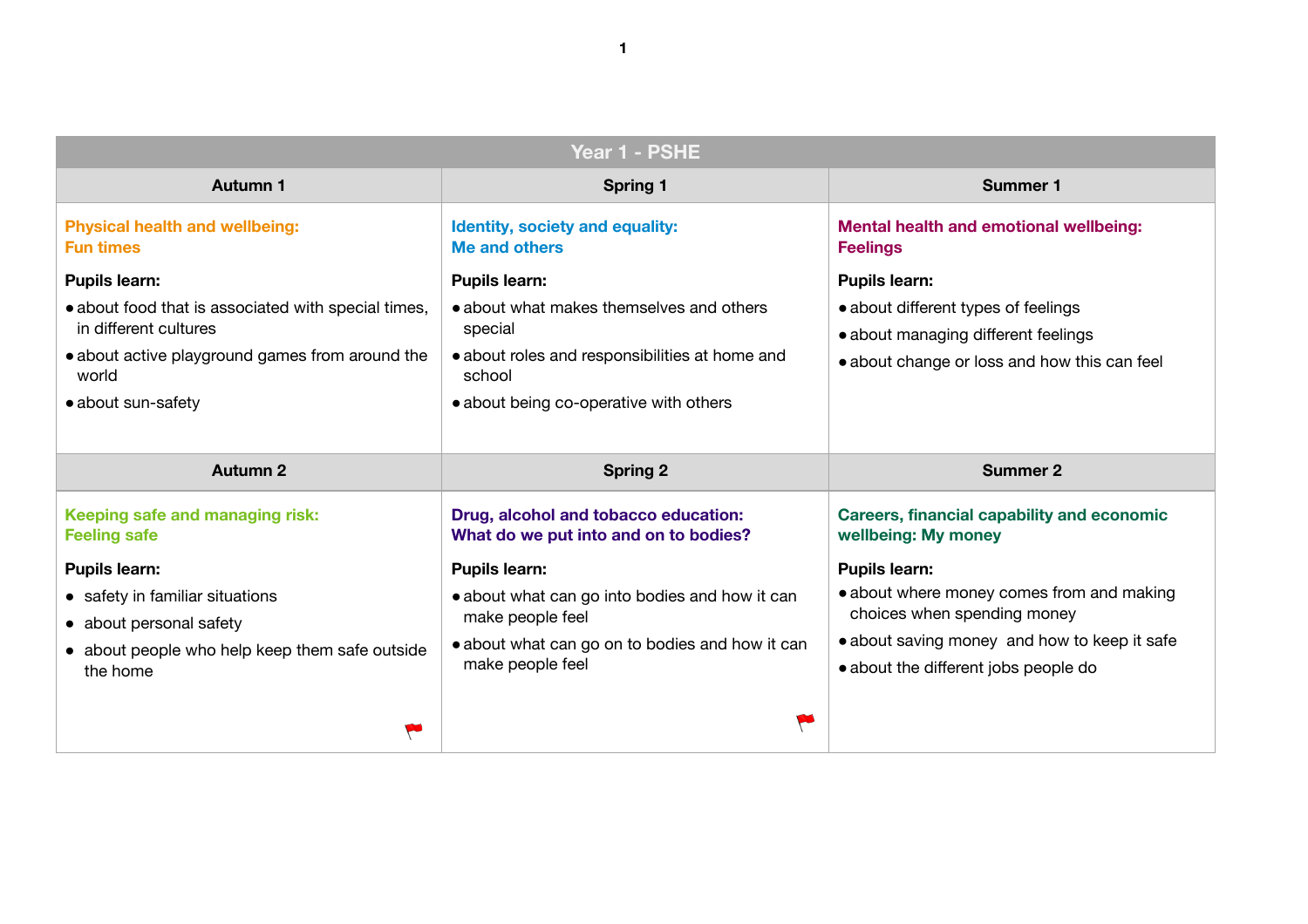### **Managing risk: indox**

 $\theta$  in the home, including fire

## outside

# **bruggery** education:

mselves safe around

# **Year 2, 3 or 4**

be used to manage and treat such as asthma, and that it is instructions for their use

| Year 2 - PSHE                                                                                                                                                                                                       |                                                                                                                                                                                                                                                                                                                                                                     |                                                                                                                                                                                                                                                                        |
|---------------------------------------------------------------------------------------------------------------------------------------------------------------------------------------------------------------------|---------------------------------------------------------------------------------------------------------------------------------------------------------------------------------------------------------------------------------------------------------------------------------------------------------------------------------------------------------------------|------------------------------------------------------------------------------------------------------------------------------------------------------------------------------------------------------------------------------------------------------------------------|
| <b>Autumn 1</b>                                                                                                                                                                                                     | Spring 1 and 2                                                                                                                                                                                                                                                                                                                                                      | <b>Summer 1</b>                                                                                                                                                                                                                                                        |
| <b>Physical health and wellbeing:</b><br>What keeps me healthy?                                                                                                                                                     | <b>Sex and relationship education:</b><br><b>Boys and girls, families</b>                                                                                                                                                                                                                                                                                           | <b>Keeping safe and managing r</b><br><b>Indoors and outdoors</b>                                                                                                                                                                                                      |
| <b>Pupils learn:</b><br>• about eating well<br>• about the importance of physical activity, sleep<br>and rest<br>• about people who help us to stay healthy and<br>well and about basic health and hygiene routines | <b>Pupils learn:</b><br>• to understand and respect the differences and<br>similarities between people<br>• about the biological differences between male<br>and female animals and their role in the life cycle<br>• the biological differences between male and<br>female children<br>• about growing from young to old and that they<br>are growing and changing | <b>Pupils learn:</b><br>• about keeping safe in the hom<br>safety<br>• about keeping safe outside<br>• about road safety                                                                                                                                               |
| <b>Autumn 2</b>                                                                                                                                                                                                     | • that everybody needs to be cared for and ways<br>in which they care for others                                                                                                                                                                                                                                                                                    | <b>Summer 2</b>                                                                                                                                                                                                                                                        |
| <b>Mental health and emotional wellbeing:</b><br><b>Friendship</b>                                                                                                                                                  | • about different types of family and how their<br>home-life is special                                                                                                                                                                                                                                                                                             | Drug, alcohol and tobacco ed<br><b>Medicines and me</b>                                                                                                                                                                                                                |
| <b>Pupils learn:</b><br>• about the importance of special people in their<br>lives<br>• about making friends and who can help with<br>friendships<br>• about solving problems that might arise with<br>friendships  |                                                                                                                                                                                                                                                                                                                                                                     | <b>Pupils learn:</b><br>• why medicines are taken<br>• where medicines come from<br>• about keeping themselves sa<br>medicines<br>Asthma lesson for Year 2, 3 o<br>• that medicines can be used to<br>medical conditions such as as<br>important to follow instruction |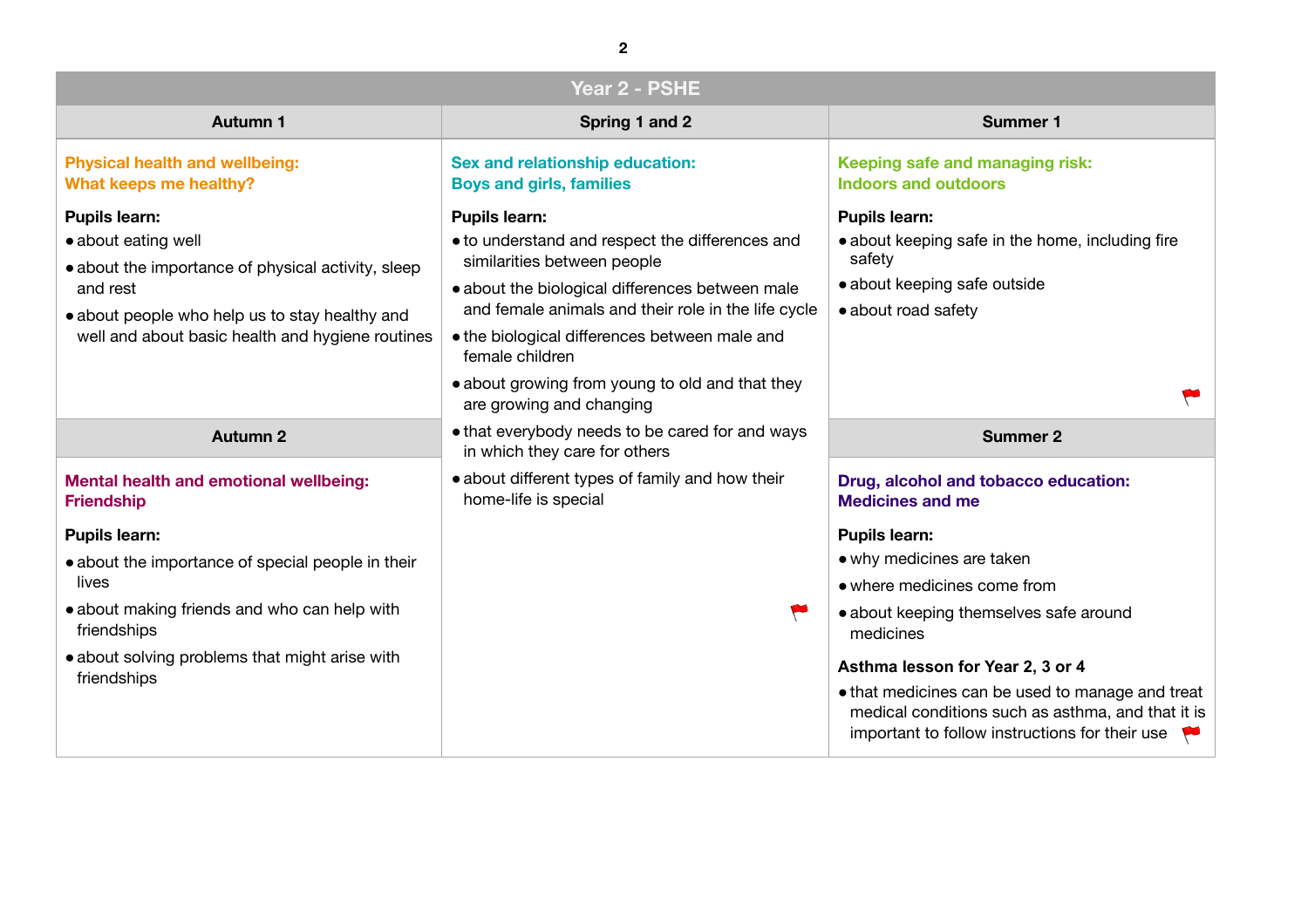**Capability and economic** spending and budgeting

ices people's choices about ng money eep track of their money  $\dot{ }$  work

**d** wellbeing:  ${$ 

Ithy choices about food and

ng can affect what foods buy ive and some of the

| Year 3 - PSHE                                                                                                                                                                                                                                                                                                        |                                                                                                                                                                                                                       |                                                                                                                                                                                    |
|----------------------------------------------------------------------------------------------------------------------------------------------------------------------------------------------------------------------------------------------------------------------------------------------------------------------|-----------------------------------------------------------------------------------------------------------------------------------------------------------------------------------------------------------------------|------------------------------------------------------------------------------------------------------------------------------------------------------------------------------------|
| <b>Autumn 1</b>                                                                                                                                                                                                                                                                                                      | <b>Spring 1</b>                                                                                                                                                                                                       | <b>Summer 1</b>                                                                                                                                                                    |
| Drug, alcohol and tobacco education: Tobacco<br>is a drug                                                                                                                                                                                                                                                            | <b>Mental health and emotional wellbeing:</b><br><b>Strengths and challenges</b>                                                                                                                                      | <b>Careers, financial capability a</b><br>wellbeing: Saving, spending a                                                                                                            |
| <b>Pupils learn:</b><br>• the definition of a drug and that drugs (including<br>medicines) can be harmful to people<br>• about the effects and risks of smoking tobacco<br>and secondhand smoke<br>• about the help available for people to remain<br>smoke free or stop smoking<br>Asthma lesson for Year 2, 3 or 4 | <b>Pupils learn:</b><br>• about celebrating achievements and setting<br>personal goals<br>• about dealing with put-downs<br>• about positive ways to deal with set-backs                                              | <b>Pupils learn:</b><br>• about what influences people<br>spending and saving money<br>• how people can keep track of<br>• about the world of work                                 |
| • that medicines can be used to manage and treat<br>medical conditions such as asthma, and that it is<br>important to follow instructions for their use                                                                                                                                                              |                                                                                                                                                                                                                       |                                                                                                                                                                                    |
| <b>Autumn 2</b>                                                                                                                                                                                                                                                                                                      | <b>Spring 2</b>                                                                                                                                                                                                       | <b>Summer 2</b>                                                                                                                                                                    |
| Keeping safe and managing risk:<br>Bullying - see it, say it, stop it                                                                                                                                                                                                                                                | <b>Identity, society and equality:</b><br><b>Celebrating difference</b>                                                                                                                                               | <b>Physical health and wellbeing</b><br>What helps me choose?                                                                                                                      |
| <b>Pupils learn:</b><br>• to recognise bullying and how it can make<br>people feel<br>• about different types of bullying and how to<br>respond to incidents of bullying<br>• about what to do if they witness bullying                                                                                              | <b>Pupils learn:</b><br>• Pupils learn about valuing the similarities and<br>differences between themselves and others<br>• Pupils learn about what is meant by community<br>• Pupils learn about belonging to groups | <b>Pupils learn:</b><br>• about making healthy choices<br>drinks<br>• about how branding can affed<br>people choose to buy<br>• about keeping active and son<br>challenges of this |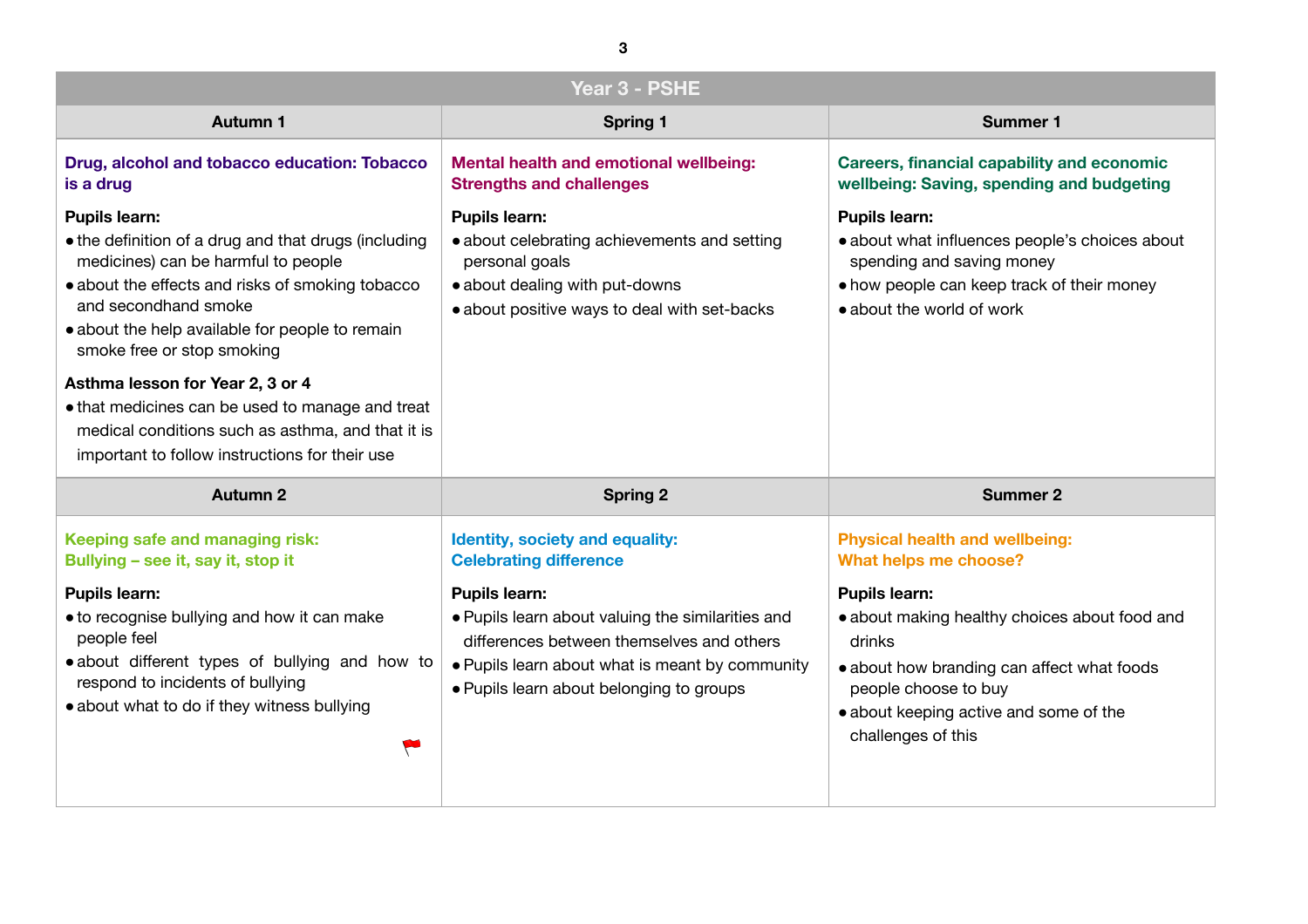# **mmer 1 and 2**

### **ip education: anging**

grow and change throughout

changes associated with

**n** and wet dreams

of puberty in physical hygiene managing this

ts emotions and behaviour dealing with the changes *aberty* 

with feelings in the context of

her's questions about puberty p seek support and advice

| Year 4 - PSHE                                                                                                                                                                                                                                                                   |                                                                                                                                                                                                                                                                                                       |                                                                                                                                                                                   |
|---------------------------------------------------------------------------------------------------------------------------------------------------------------------------------------------------------------------------------------------------------------------------------|-------------------------------------------------------------------------------------------------------------------------------------------------------------------------------------------------------------------------------------------------------------------------------------------------------|-----------------------------------------------------------------------------------------------------------------------------------------------------------------------------------|
| <b>Autumn 1</b>                                                                                                                                                                                                                                                                 | <b>Spring 1</b>                                                                                                                                                                                                                                                                                       | <b>Sum</b>                                                                                                                                                                        |
| <b>Identity, society and equality:</b><br><b>Democracy</b>                                                                                                                                                                                                                      | <b>Physical health and wellbeing:</b><br>What is important to me?                                                                                                                                                                                                                                     | <b>Sex and relationship</b><br><b>Growing up and cha</b>                                                                                                                          |
| <b>Pupils learn:</b><br>• about Britain as a democratic society<br>• about how laws are made<br>• learn about the local council                                                                                                                                                 | <b>Pupils learn:</b><br>• why people may eat or avoid certain foods<br>(religious, moral, cultural or health reasons)<br>• about other factors that contribute to people's<br>food choices (such as ethical farming, fair trade<br>and seasonality)<br>• about the importance of getting enough sleep | <b>Pupils learn:</b><br>• about the way we g<br>the human lifecycle<br>· about the physical o<br>puberty<br>• about menstruation<br>• about the impact of<br>and strategies for m |
| <b>Autumn 2</b>                                                                                                                                                                                                                                                                 | <b>Spring 2</b>                                                                                                                                                                                                                                                                                       | • how puberty affects<br>and strategies for do<br>associated with pub<br>• strategies to deal w<br>relationships                                                                  |
| Drug, alcohol and tobacco education:<br><b>Making choices</b>                                                                                                                                                                                                                   | Keeping safe and managing risk:<br><b>Playing safe</b>                                                                                                                                                                                                                                                |                                                                                                                                                                                   |
| <b>Pupils learn:</b><br>• that there are drugs (other than medicines) that<br>are common in everyday life, and why people<br>choose to use them<br>• about the effects and risks of drinking alcohol<br>• about different patterns of behaviour that are<br>related to drug use | <b>Pupils learn:</b><br>• how to be safe in their computer gaming habits<br>• about keeping safe near roads, rail, water,<br>building sites and around fireworks<br>• about what to do in an emergency and basic<br>emergency first aid procedures                                                    | • to answer each othe<br>with confidence, to<br>when they need it                                                                                                                 |
| Asthma lesson for Year 2, 3 or 4<br>• that medicines can be used to manage and treat<br>medical conditions such as asthma, and that it is<br>important to follow instructions for their use                                                                                     |                                                                                                                                                                                                                                                                                                       |                                                                                                                                                                                   |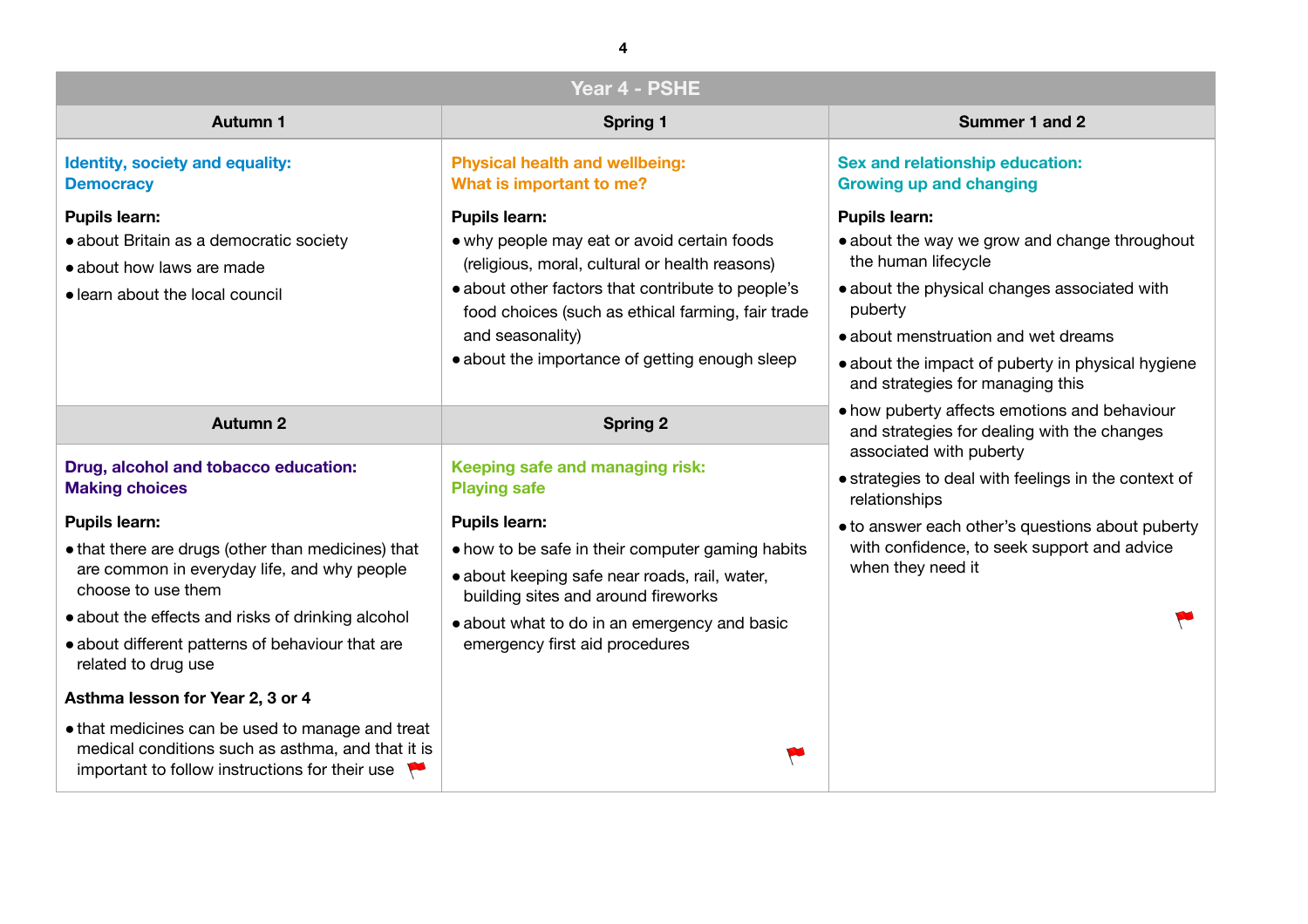**tobacco education: Different** 

sociated with smoking drugs, es, e-cigarettes, shisha and

luences on drug use – alcohol, tine products

st pressure from others about ugs – smoking drugs and



capability and economic **wing and earning money** 

e borrowed but there are risks his

eople's decisions about

| Year 5 - PSHE                                                                                                                                                                                                                                                                                                                                           |                                                                                                                                                                                                                                                                                                                                     |                                                                                                                                                                                                                                                             |
|---------------------------------------------------------------------------------------------------------------------------------------------------------------------------------------------------------------------------------------------------------------------------------------------------------------------------------------------------------|-------------------------------------------------------------------------------------------------------------------------------------------------------------------------------------------------------------------------------------------------------------------------------------------------------------------------------------|-------------------------------------------------------------------------------------------------------------------------------------------------------------------------------------------------------------------------------------------------------------|
| <b>Autumn 1</b>                                                                                                                                                                                                                                                                                                                                         | <b>Spring 1</b>                                                                                                                                                                                                                                                                                                                     | <b>Summer 1</b>                                                                                                                                                                                                                                             |
| <b>Physical health and wellbeing:</b><br>In the media                                                                                                                                                                                                                                                                                                   | Keeping safe and managing risk:<br>When things go wrong                                                                                                                                                                                                                                                                             | Drug, alcohol and tobacco ed<br><b>influences</b>                                                                                                                                                                                                           |
| <b>Pupils learn:</b><br>• that messages given on food adverts can be<br>misleading<br>• about role models<br>• about how the media can manipulate images<br>and that these images may not reflect reality                                                                                                                                               | <b>Pupils learn:</b><br>• about keeping safe online<br>• that violence within relationships is not<br>acceptable<br>• about problems that can occur when someone<br>goes missing from home                                                                                                                                          | <b>Pupils learn:</b><br>• about the risks associated wit<br>including cigarettes, e-cigaret<br>cannabis<br>• about different influences on<br>tobacco and nicotine product<br>• strategies to resist pressure fr<br>whether to use drugs - smoki<br>alcohol |
| <b>Autumn 2</b>                                                                                                                                                                                                                                                                                                                                         | <b>Spring 2</b>                                                                                                                                                                                                                                                                                                                     | <b>Summer 2</b>                                                                                                                                                                                                                                             |
| <b>Identity, society and equality:</b><br><b>Stereotypes, discrimination and prejudice</b><br>(including tackling homophobia)<br><b>Pupils learn:</b><br>• about stereotyping, including gender<br>stereotyping<br>• workshop from Diversity Role Models or<br>Equaliteach<br>• about prejudice and discrimination and how this<br>can make people feel | <b>Mental health and emotional wellbeing: Dealing</b><br>with feelings<br><b>Pupils learn:</b><br>• about a wide range of emotions and feelings and<br>how these are experienced in the body<br>• about times of change and how this can make<br>people feel<br>• about the feelings associated with loss, grief and<br>bereavement | <b>Careers, financial capability a</b><br>wellbeing: Borrowing and ear<br><b>Pupils learn:</b><br>• that money can be borrowed<br>associated with this<br>• about enterprise<br>• what influences people's deci<br>careers                                  |